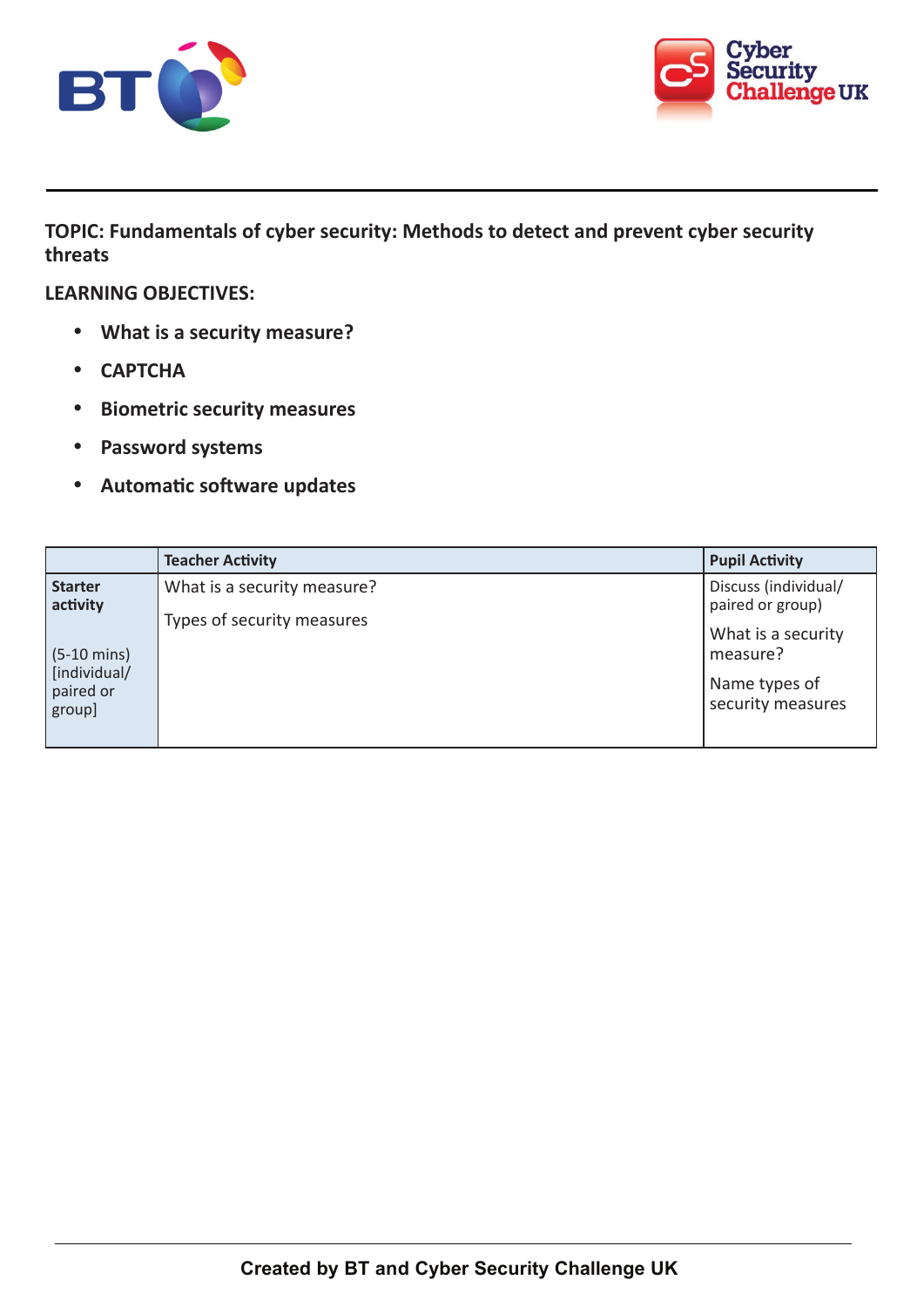



| <b>Main activity</b> | <b>CAPTCHA</b>                                                                                                                                                                                                                     | Discuss (individual/                          |
|----------------------|------------------------------------------------------------------------------------------------------------------------------------------------------------------------------------------------------------------------------------|-----------------------------------------------|
| one                  | What is CAPTCHA?                                                                                                                                                                                                                   | paired or group)                              |
| $(15 \text{ mins})$  | What does CAPTCHA stand for?                                                                                                                                                                                                       | What is CAPTCHA?                              |
|                      | <b>Require Captcha</b><br><b>Security Check</b><br>her text or an audio CAPTCHA<br>Fext in the hox:<br>r6hodFa<br>What's this<br><b>Continue</b> Cancel<br>proceeding, you agree to the Facebook Platform policies                 | What does CAPTCHA<br>stand for?               |
|                      |                                                                                                                                                                                                                                    | Where have you<br>seen CAPTCHA's?             |
|                      | Stands for Completely Automated Public Turing Test To Tell Computers and Humans Apart                                                                                                                                              |                                               |
|                      | • Humans can read disfigured words and character, computers cannot.                                                                                                                                                                | Discuss the good and                          |
|                      | • What is it? CAPTCHA is a program that challenges a user's<br>response to determine if they are human or computer.                                                                                                                | negative aspects of<br><b>CAPTCHA's</b>       |
|                      | What is it used for? This protects against malicious activity caused by automated<br>٠<br>programs accessing a site. Unless you can enter the text from the picture/ carry out<br>an action, you are unable to access the website. | <b>Practical activity</b>                     |
|                      | • What types of programs use it? Security checks for most<br>websites, banks, social networking, and ballots.                                                                                                                      | To try out a CAPTCHA                          |
|                      | Why is this good security?                                                                                                                                                                                                         | https://www.funcaptcha.<br>com/demo/          |
|                      | Computer programs can't pass it<br>$\bullet$                                                                                                                                                                                       |                                               |
|                      | You can bombard a site (attacks) by spam<br>٠                                                                                                                                                                                      | <b>Questions for</b><br>discussion?           |
|                      | Negative points?                                                                                                                                                                                                                   | Have you signed up for                        |
|                      | Makes it longer for you to get on a site (annoying)<br>$\bullet$                                                                                                                                                                   | anything online (social<br>networks? Anything |
|                      | People with visibility problems might not be able to see<br>$\bullet$                                                                                                                                                              | with an account)?                             |
|                      | <b>Email confirmation</b>                                                                                                                                                                                                          | Did you have to use<br>an email address?      |
|                      | Did you receive an email to confirm that was your real email address?                                                                                                                                                              | Did you receive an                            |
|                      | What is it? It's a security measure to confirm someone's identity to confirm an account.                                                                                                                                           | email to confirm that                         |
|                      | What's it's used for? To ensure you are who you say you are, a real person and stop<br>fraud, form of verification                                                                                                                 | was your real email<br>address?               |
|                      | What programs use it? Anything where you would create an account online that has<br>personal information and put in an email address.                                                                                              |                                               |
|                      | Activity                                                                                                                                                                                                                           |                                               |
|                      | Watch a video of someone verifying there account                                                                                                                                                                                   |                                               |
|                      | https://www.youtube.com/watch?v=2C3ZjqngJ_w                                                                                                                                                                                        |                                               |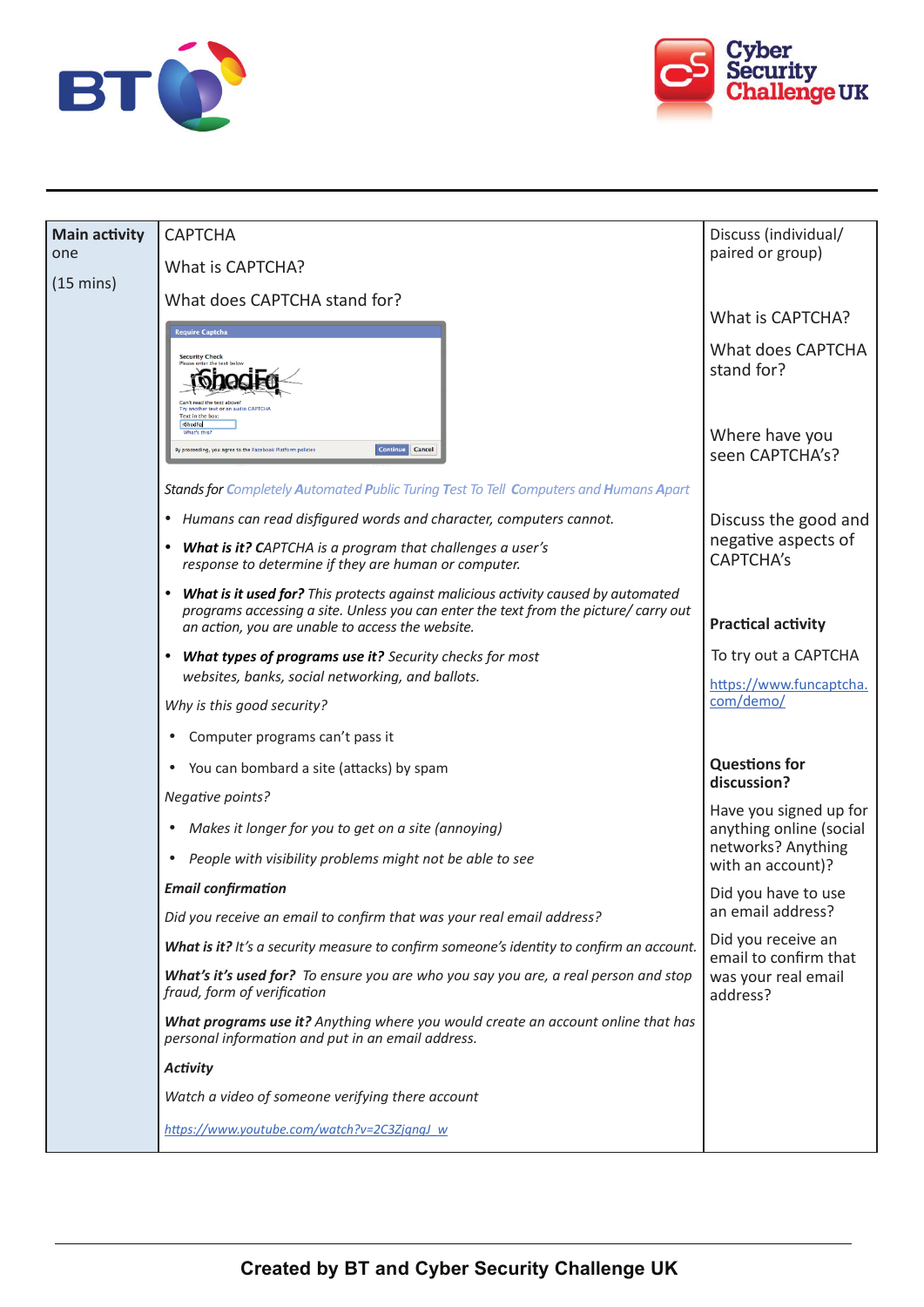



| Plenary one           | Assess learning against the learning objectives                                                                                                                  | For example:                                                                                                                                                                                 |
|-----------------------|------------------------------------------------------------------------------------------------------------------------------------------------------------------|----------------------------------------------------------------------------------------------------------------------------------------------------------------------------------------------|
| $(5-10 \text{ mins})$ | • This is an open activity whereby the teacher will decide on the best approach to do<br>this based on the pedagogical approach your school takes on assessment. | 5 minute timed<br>$\bullet$<br>writing exercise<br>on what has been<br>learned so far<br>Fill in class notes<br>$\bullet$<br>Have a discussion<br>$\bullet$<br>Answer open<br>٠<br>questions |
|                       |                                                                                                                                                                  | Answer directed<br>$\bullet$<br>questions<br>On: CAPTCHA and<br><b>Email confirmation</b>                                                                                                    |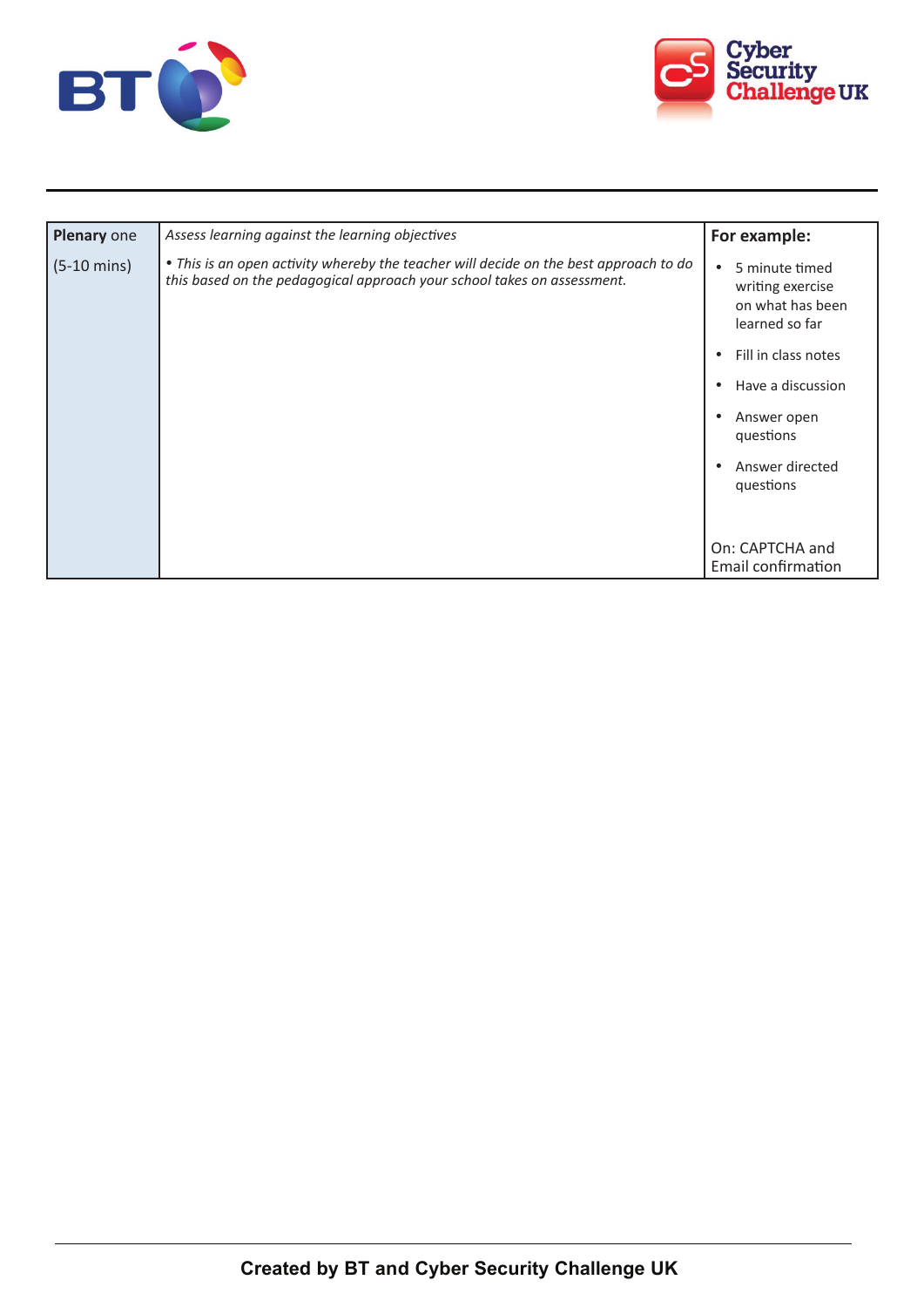



| <b>Main activity</b> | <b>Biometric security measures:</b>                                                                                                                                                                                                                                                                                                                             | Discuss (individual/                                                       |
|----------------------|-----------------------------------------------------------------------------------------------------------------------------------------------------------------------------------------------------------------------------------------------------------------------------------------------------------------------------------------------------------------|----------------------------------------------------------------------------|
| two                  |                                                                                                                                                                                                                                                                                                                                                                 | paired or group)                                                           |
| $(15 \text{ mins})$  | What is it? Biometric security devices measure unique characteristics of a person.<br>With biometrics, it can make it extremely difficult for someone to break into a system.                                                                                                                                                                                   |                                                                            |
|                      | Examples of unique characteristics of a person:                                                                                                                                                                                                                                                                                                                 | What is biometric<br>security measures?                                    |
|                      | Voice pattern<br>$\bullet$                                                                                                                                                                                                                                                                                                                                      | Mix and match                                                              |
|                      | The iris or retina pattern of the eye                                                                                                                                                                                                                                                                                                                           | security measures                                                          |
|                      | Finger print patterns.<br>$\bullet$                                                                                                                                                                                                                                                                                                                             | and if they are<br>biometric or other.                                     |
|                      | What is it used for?                                                                                                                                                                                                                                                                                                                                            |                                                                            |
|                      | Mobile phone entry e.g. iPhone                                                                                                                                                                                                                                                                                                                                  |                                                                            |
|                      | <b>Building access</b><br>$\bullet$                                                                                                                                                                                                                                                                                                                             | <b>Practical activity:</b>                                                 |
|                      | <b>Bank account access</b>                                                                                                                                                                                                                                                                                                                                      | Setting up<br>٠<br>fingerprint access<br>on a phone with the               |
|                      | <b>Resources:</b>                                                                                                                                                                                                                                                                                                                                               | class (for multiple                                                        |
|                      | Video on ePassport facial recognition gates at airports<br>٠<br>(https://www.youtube.com/watch?v=i6AVF0GhxNk)                                                                                                                                                                                                                                                   | users).                                                                    |
|                      | https://www.nidirect.gov.uk/articles/using-epassport-gates-airport-border-control<br>$\bullet$                                                                                                                                                                                                                                                                  |                                                                            |
|                      | <b>Password systems</b>                                                                                                                                                                                                                                                                                                                                         |                                                                            |
|                      | What are they?                                                                                                                                                                                                                                                                                                                                                  | <b>Practical activity:</b>                                                 |
|                      | A password is a secret word or phrase that must be used to gain admission to a<br>place. Passwords are considerably harder to crack if they are not words from the<br>dictionary and have a sizeable length.                                                                                                                                                    | • Visit to the network<br>manager talking<br>about password<br>management. |
|                      | What are they used for?                                                                                                                                                                                                                                                                                                                                         |                                                                            |
|                      | Password systems are implemented in nearly all devices/buildings/software tech to<br>enable a particular person to gain access.                                                                                                                                                                                                                                 |                                                                            |
|                      | Automatic software updates                                                                                                                                                                                                                                                                                                                                      |                                                                            |
|                      | What is it?                                                                                                                                                                                                                                                                                                                                                     | <b>Activity:</b>                                                           |
|                      | Where your computer automatically checks for and updates its software to latest version.                                                                                                                                                                                                                                                                        | • Go around asking<br>what software you                                    |
|                      | Why is it important?                                                                                                                                                                                                                                                                                                                                            | have that could be<br>vulnerable because                                   |
|                      | Where viruses and attack methods are always evolving it is incredibly important to<br>have your software applications updating as these recent update may contain new<br>bits of code which can defend against the new viruses of today. Not having your<br>software updated means that it may be vulnerable to weaknesses that have been<br>patched by updates | you have not<br>updated.                                                   |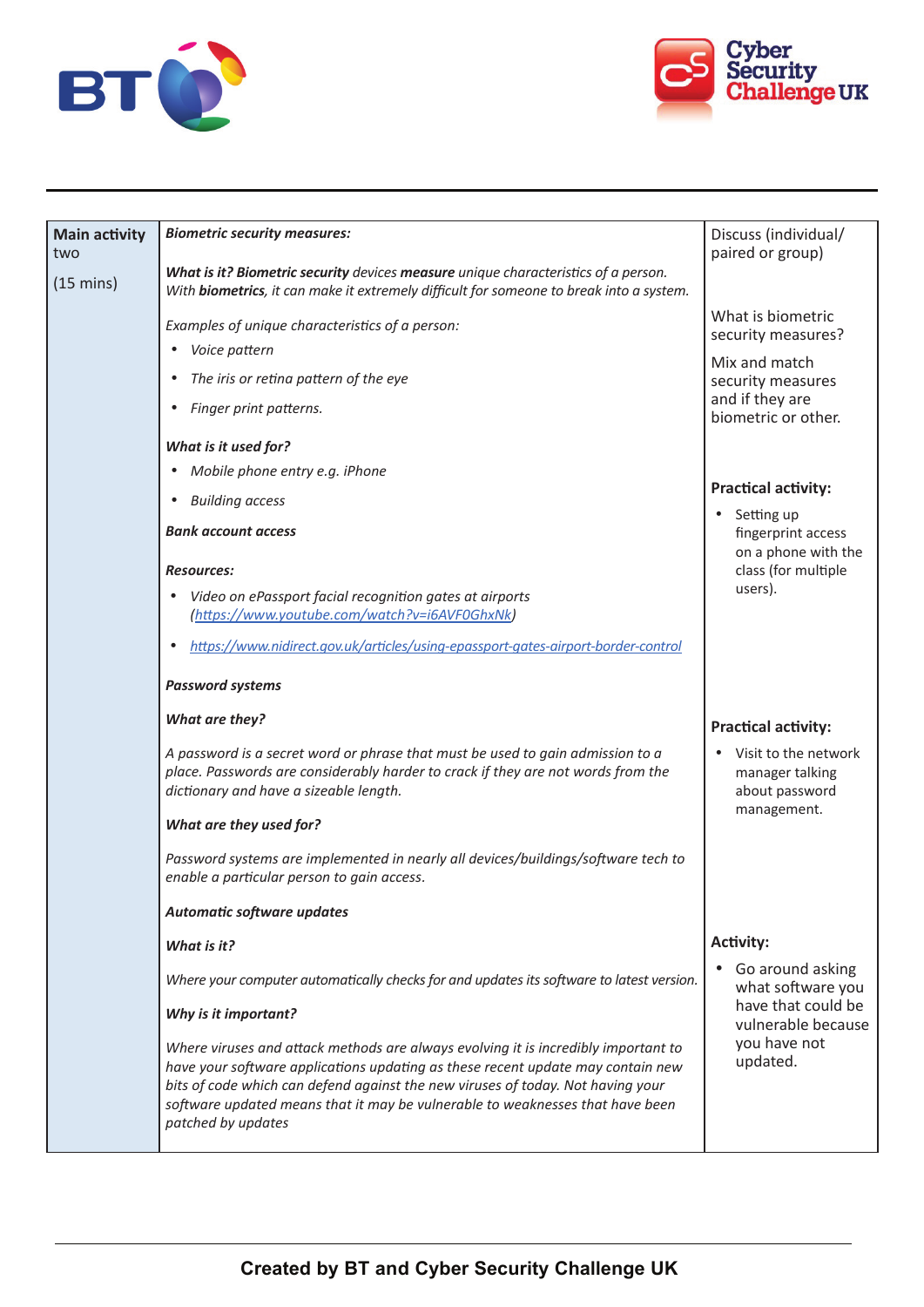



| Plenary two                   | Assess learning against the learning objectives                                                                                                                | For example:                                                                                                                                                                                                                                                                                                                   |
|-------------------------------|----------------------------------------------------------------------------------------------------------------------------------------------------------------|--------------------------------------------------------------------------------------------------------------------------------------------------------------------------------------------------------------------------------------------------------------------------------------------------------------------------------|
| $(5-10 \text{ mins})$         | This is an open activity whereby the teacher will decide on the best approach to do<br>this based on the pedagogical approach your school takes on assessment. | 5 minute timed writing<br>exercise on what has<br>been learned so far<br>Fill in class notes<br>$\bullet$<br>Have a discussion<br>$\bullet$<br>Answer open<br>$\bullet$<br>questions<br>Answer directed<br>$\bullet$<br>questions<br>On: Biometric security<br>measures, password<br>systems and automatic<br>software updates |
| <b>Homework</b><br>(optional) | Teacher choice based on homework policy of school.                                                                                                             | For example:<br>Find a site with a<br>CATPCHA on and then<br>explain what happens<br>(used screen shots)<br>See above                                                                                                                                                                                                          |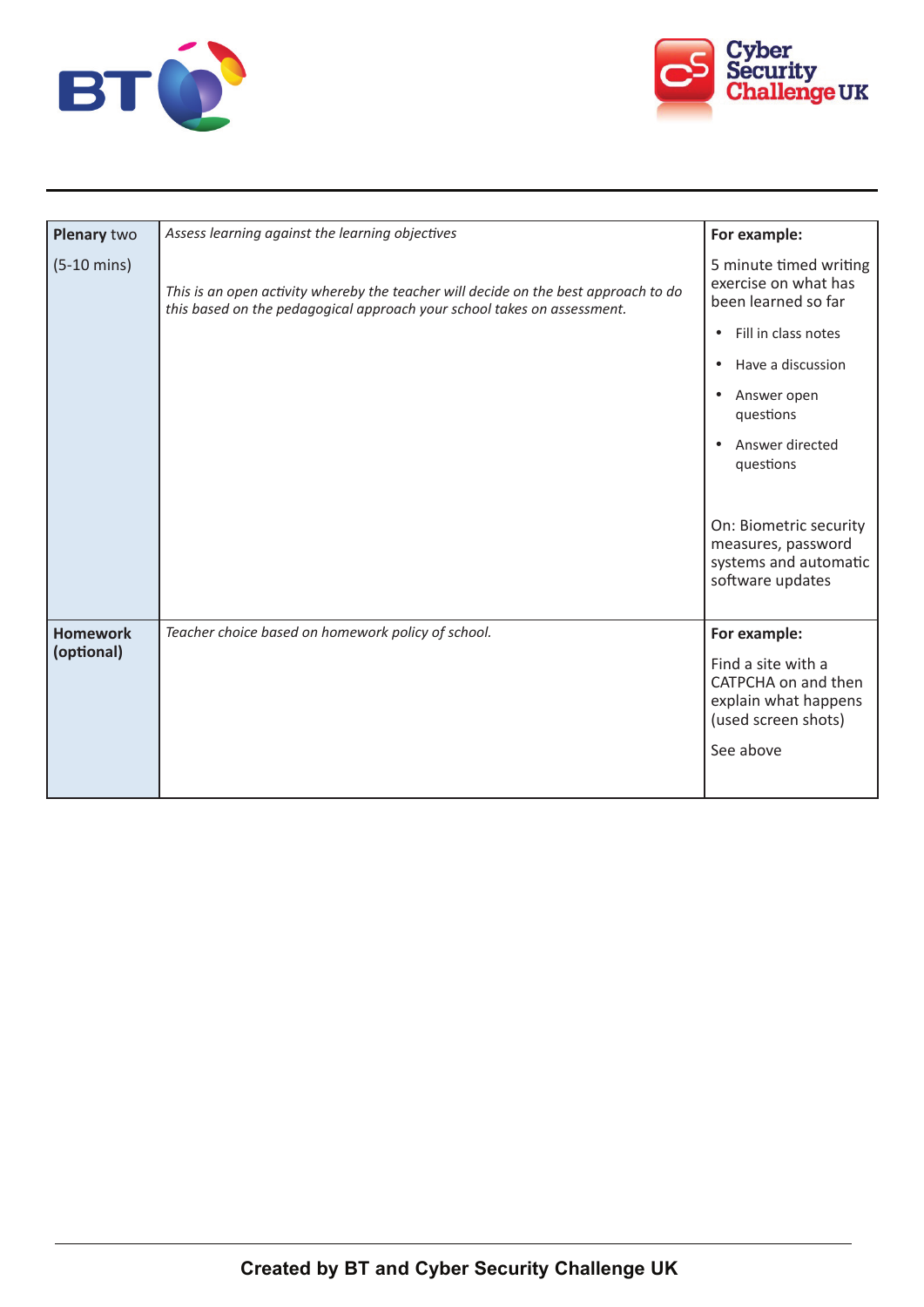



| <b>Key Terms:</b>         |                                                                                                                                                                                                                                                                                                                                                                                                                     |  |
|---------------------------|---------------------------------------------------------------------------------------------------------------------------------------------------------------------------------------------------------------------------------------------------------------------------------------------------------------------------------------------------------------------------------------------------------------------|--|
| <b>CAPTCHA</b>            | Stands for Completely Automated Public Turing Test To Tell Computers and Humans Apart                                                                                                                                                                                                                                                                                                                               |  |
|                           | Humans can read disfigured words and character, computers cannot.<br>$\bullet$                                                                                                                                                                                                                                                                                                                                      |  |
|                           | What is it? CAPTCHA is a program that challenges a user's response to determine if they<br>٠<br>are human or computer.                                                                                                                                                                                                                                                                                              |  |
|                           | What is it used for? This protects against malicious activity caused by automated pro-<br>٠<br>grams accessing a site. Unless you can enter the text from the picture/ carry out<br>an action, you are unable to access the website.                                                                                                                                                                                |  |
|                           | Require Captcha<br><b>Security Check</b><br>Please enter the text below<br>Can't read the text above?<br>Try another text or an audio CAPTCHA<br>Text in the box:<br>r6hodFq<br>What's this?<br><b>Continue</b><br>Cancel<br>By proceeding, you agree to the Facebook Platform policies<br>What types of programs use it? Security checks for most websites, banks, social<br>$\bullet$<br>networking, and ballots. |  |
| <b>Email confirmation</b> | What is it? It's a security measure to confirm someone's identity to confirm an account.                                                                                                                                                                                                                                                                                                                            |  |
|                           | What's it's used for? To ensure you are who you say you are, a real person and stop fraud, form<br>of verification                                                                                                                                                                                                                                                                                                  |  |
|                           | What programs use it? Anything where you would create an account online that has personal<br>information and put in an email address.                                                                                                                                                                                                                                                                               |  |